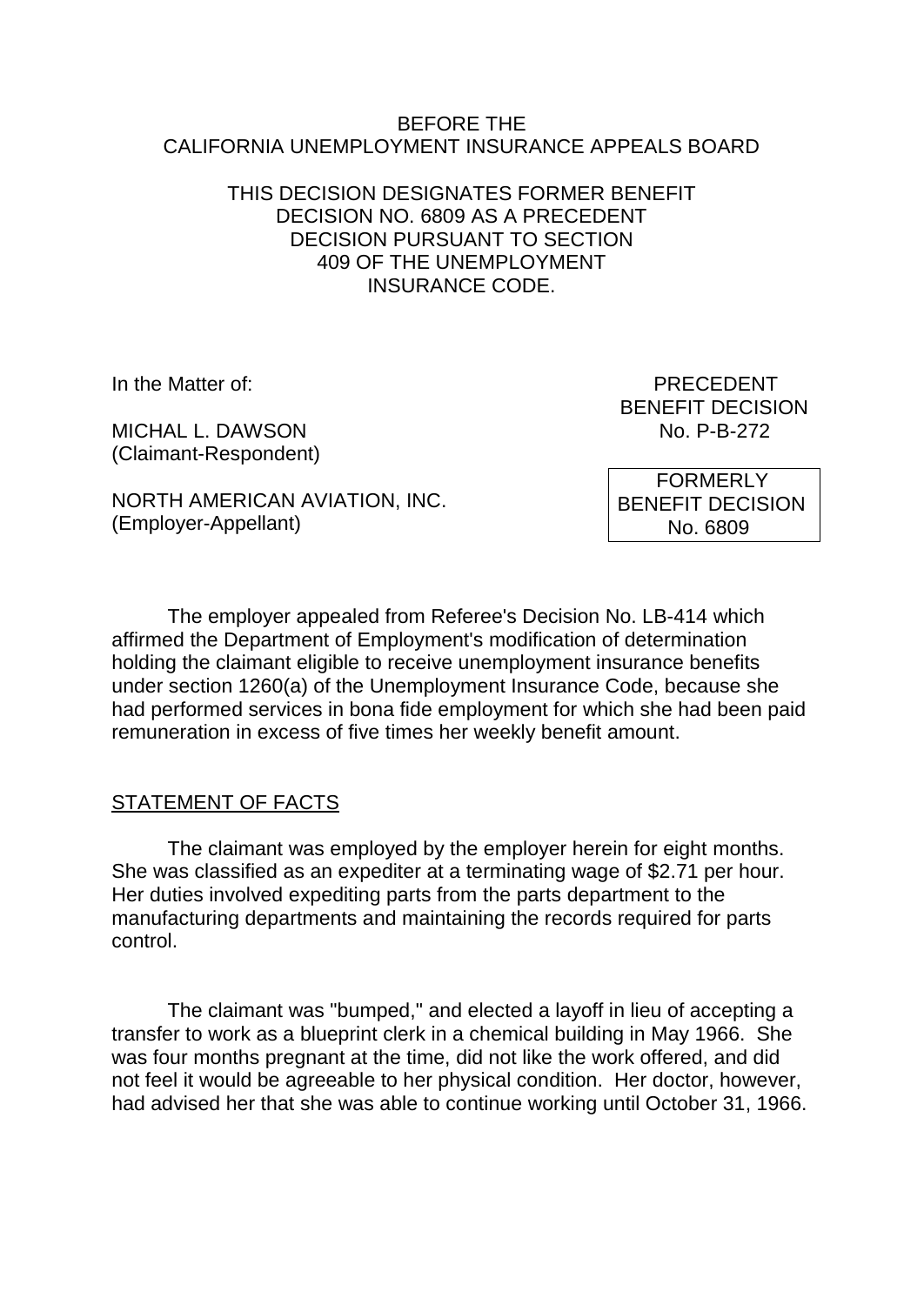She filed a claim for benefits effective May 15, 1966. Her weekly benefit amount was set at \$56. She was disqualified for benefits by a departmental determination dated June 2, 1966, under section 1256 of the Unemployment Insurance Code on the ground that she left her most recent work voluntarily without good cause.

After filing her claim, the claimant made an extensive search for work as a general office clerk, her occupational classification, applying for work at a telephone company, aircraft company, and lumber company, among other large potential employers, and at many small offices; but she was unable to find work.

On June 3, 1966, the claimant telephoned the office manager of a baby pants manufacturer located in Glendale, of which her father was president and stockholder, and asked for a job. She had worked for the company for three years prior to September 1961 as a part-time employee after school, and full time during the summer months up to June 1962, typing, filing, ordering office supplies, and answering the telephone.

The claimant was told an opening existed in the office as a general office worker, involving duties similar to those she performed in previous years. She accepted the job after subsequently agreeing with her father that she should be paid \$2.70 per hour. She worked at that rate, forty hours a week, for four weeks, June 6, 1966 through July 1, 1966, and earned \$432. She was laid off when business fell off, the company's orders being subject to seasonal fluctuations.

The claimant had apparently been paid two dollars per hour during her last period of employment with the company. Her father testified that she was now a more valuable employee, since she had gained experience in similar work. Her preferred hiring her to other help because she was familiar with the company's office procedures. The hiring of inexperienced help would have been too expensive. He considered the agreed upon hourly wage fair, moreover, in view of her commuting expense from home to office. Two other office employees were able to work only part time because of family responsibilities. They were paid \$2.25 and \$2.75 per hour, respectively. It is unknown what wage was paid another employee who worked three to four months, six months earlier during a rush period.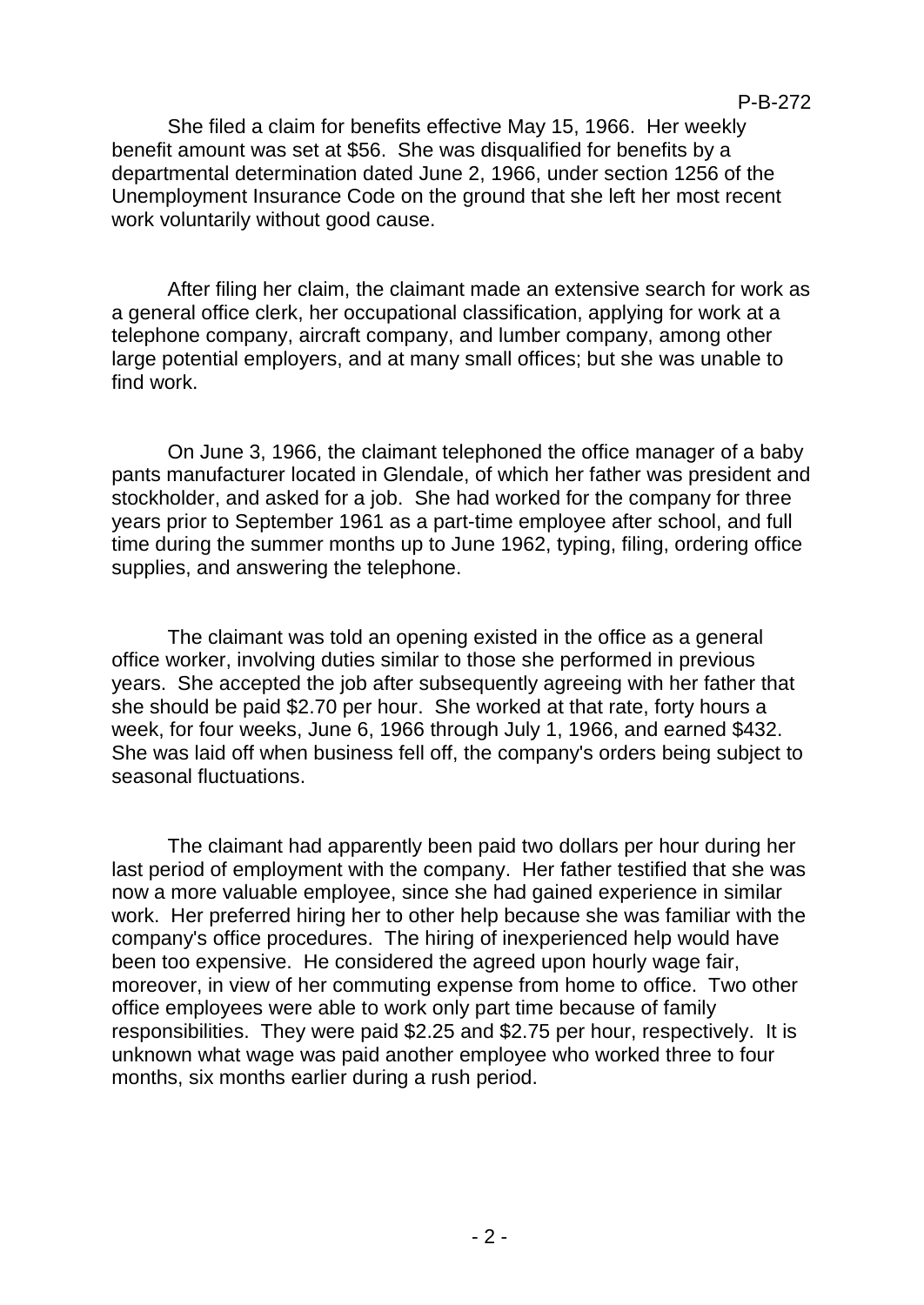When the claimant reopened her claim for unemployment benefits effective July 10, 1966, she was interviewed by the department in regard to her posible "purge" of the disqualification under section 1256 of the code. She established to the department's satisfaction that she had earned in excess of five times her weekly benefit amount in bona fide employment and was issued the modification of determination appealed from herein.

P-B-272

The employer contended before the referee that the employment was not bona fide because the work was performed outside the geographic area where the claimant normally worked, and did not indicate a genuine re-entry into her labor market. The claimant, who lives in Downey, 28 miles from the baby pants company, testified that it took her 30 minutes by freeways to drive this distance, the same distance she had travelled when formerly working for the company.

The employer also contended at the hearing that it was significant that the department's determination disqualifying the claimant under section 1256 was issued on June 2; that she applied for employment through her father on June 3; and that she has had no employment since she worked the four weeks for her father. The claimant denied she accepted the job and worked only long enough to "purge" the disqualification, but, rather, that she worked for the company because she needed the money, and only inquired about the opportunity after being turned down for employment by many other companies. She further testified she would have been willing to continue working for the company despite the long distance from her home.

In its appeal to this board, the employer argues it is inherently improbable that the claimant would have been hired except for her father's position in the company, particularly when her father anticipated the usual summer slump in sales orders and had, accordingly, been operating without additional help until her employment inquiry. It contends the employment was not bona fide because, while the claimant worked only four weeks, her father's own testimony was to the effect that the seasonal slump did not occur until three months later.

Our reading of the witness' testimony, however, does not lead us to this conclusion. What he first stated was that the claimant was laid off in July 1966 because of a diminution in sales orders. Then he stated that, at the time of the hearing in October, the company was experiencing a seasonal fluctuation which allowed him to dispense with the services of half his staff.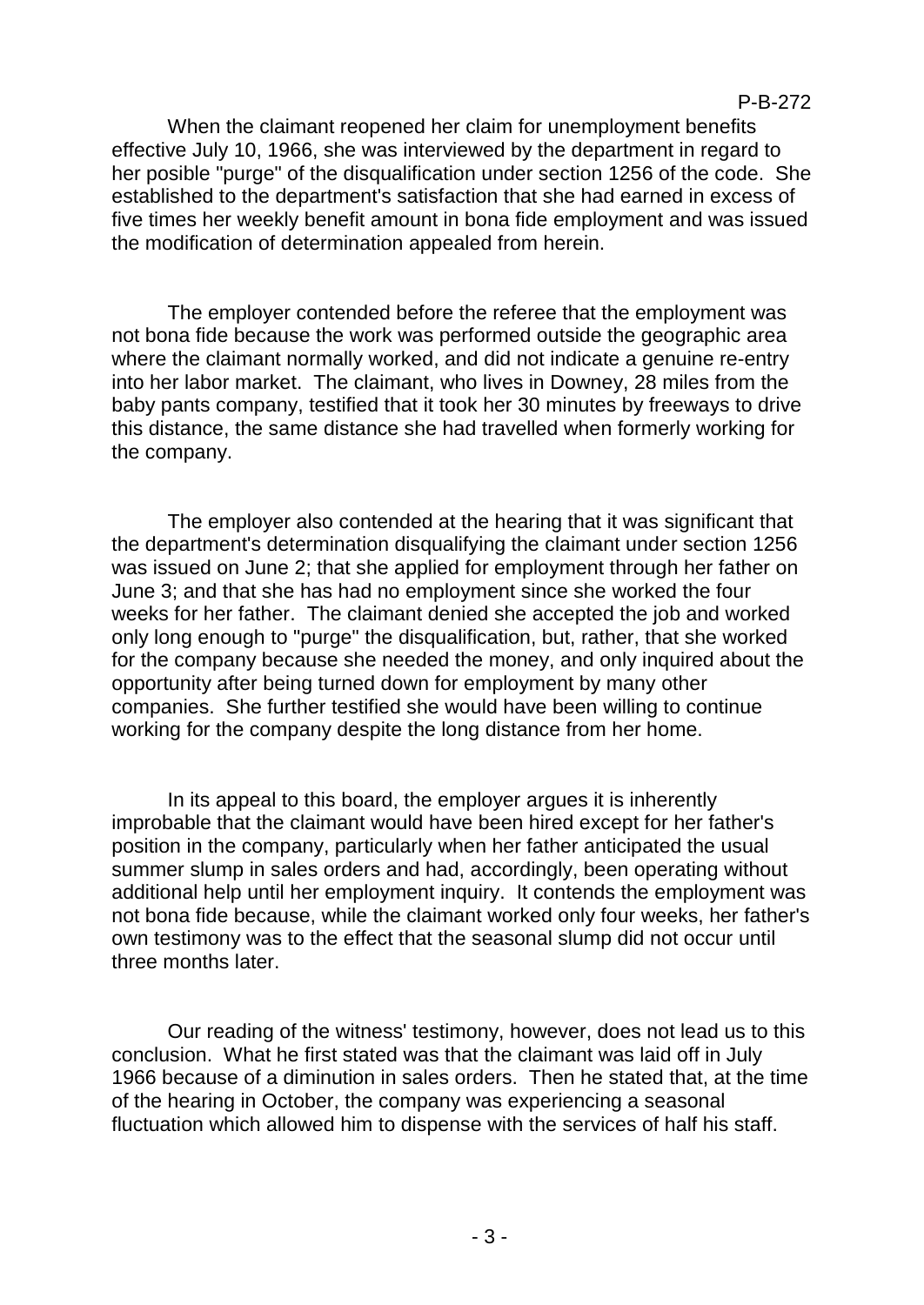It seems clear to us the witness' line of testimony was simply describing a natural sequence of events in the company's annual business cycle, nothing more.

#### REASONS FOR DECISION

Section 1260(a) of the Unemployment Insurance Code provides, in pertinent part, that an individual disqualified under section 1256 of the code is ineligible to receive unemployment compensation benefits until she has performed services in bona fide employment for which she has received remuneration equal to or in excess of five times her weekly benefit amount.

In Benefit Decision No. 6798, we construed the meaning of the phrase "bona fide employment" as it appears in section 1260(a) of the code. In so doing, we gave our especial attention and unqualified assent to the criteria established in Benefit Decision No. 6775 for determining whether a claimant had secured the bona fide employment required to terminate a period of ineligibility imposed under section 1264 of the code:

". . . consideration should be given, among other things, to the character of the employment, how it was obtained, the wage paid, whether it was in the regular course of the employer's business and the customary occupation of the claimant, the wage last received by the claimant in his customary occupation, and whether the claimant is willing to accept future employment of the same kind and under the same conditions. Evaluation of these factors will tend to show the good faith of the claimant in accepting the employment and will assist the trier of the facts in determining whether there has been a genuine return to the labor market."

 $\star$ 

". . . Only when evaluation of these . . . factors show that the claimant genuinely intended to return to the labor market may we conclude that the employment was bona fide."

We decided that the same factors should be considered when determining whether employment is "bona fide" within the meaning of section 1260(a), so as to purge the disqualification imposed under section 1256 of the code.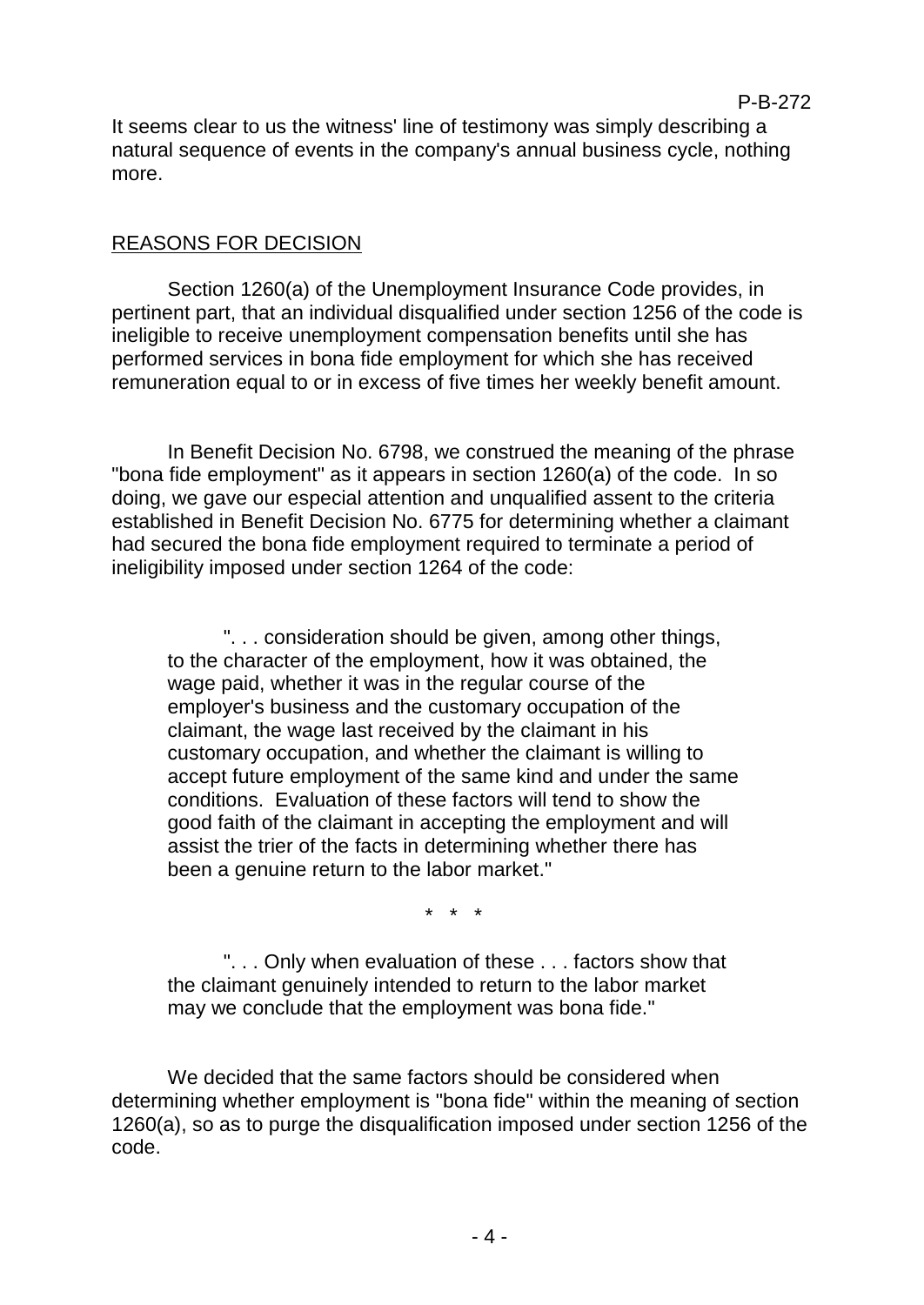In the case presently before us, it is clear that the services performed by the claimant for the baby pants company were similar to those performed by her for other employers prior to her employment for the employer herein, and were essentially the same duties previously performed by her for the company in years past. She was able, without additional training and the costs incident thereto, to assume the responsibilities of her position. The company needed her services again, beginning June 6, 1966, because of a sudden increase in sales orders, just as it had found it necessary to hire the other employee during the short rush period six months earlier. Its other two office employees were unable to work full time during this period of need.

We have similarly examined the reasons disclosed for paying the claimant the approximate hourly remuneration which she received from the employer herein, and we conclude that the wage was reasonably suited to the state of her competence at that time. The claimant's uncontroverted testimony is that she accepted the job with expectation of its permanence. We note in this connection that it did not terminate once she had satisfied the monetary test for purging her disqualification, but extended beyond and until her services were no longer needed.

The employers' argument, however, necessitates a further review of the evidence with respect to the acquisition, as well as termination, of this employment.

The record does indeed reveal the job was obtained one day following the claimant's notice of disqualification. However, we attach no particular significance to this fact. The claimant testified to the numerous contacts made by her in an attempt to locate another job. It was only from desperation that she contacted the one person whom she felt could assist her earn the money which she and her family needed for living expenses.

We are mindful, of course, that close relatives may enter into a purported employment relationship for collusive purposes. A closer scrutiny of the evidence must perforce be made before determining the relationship to be bona fide.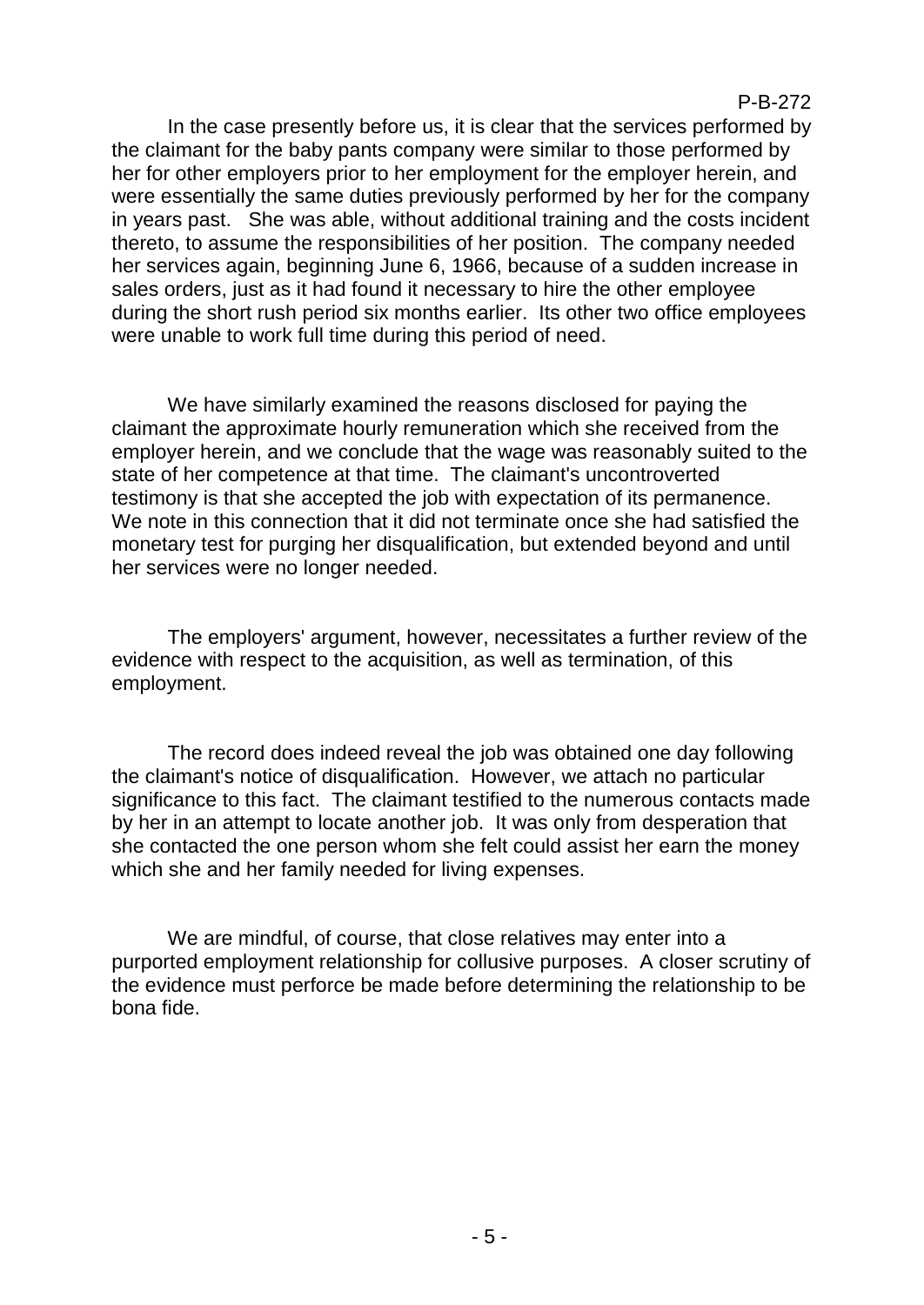But the existence of a blood relationship alone is only one element to be considered among the several above-enumerated and others not enumerated but implied; it is not indispensable to a finding of collusion; nor, on the other hand, ipso facto evidence for such a finding. Standing alone, it does not create a presumption of collusion, nor even raise an inference of such a "secret cooperation for a fraudulent purpose." (Webster's Third New

Therefore, in determining the bona fides of employment under section 1260(a) of the code, we will continue to weigh the evidentiary facts in accordance with the general criteria enunciated in Benefit Decision No. 6798, and will include in our evaluation those additional elements, as herein found, which tend to prove or disprove a genuine return or attachment to the labor market.

In the present case, we conclude that the claimant has performed services in bona fide employment for which she received remuneration in excess of five times her weekly benefit amount, and is entitled to benefits on her reopened claim subsequent to the termination of such employment.

### **DECISION**

The decision of the referee is affirmed. The claimant is eligible for benefits under section 1260(a) of the code and benefits are payable, provided she is otherwise eligible.

Sacramento, California, March 1, 1967.

International Dictionary, 1963).

# CALIFORNIA UNEMPLOYMENT INSURANCE APPEALS BOARD

GERALD F. MAHER, Chairman

P-B-272

LOWELL NELSON

NORMAN J. GATZERT